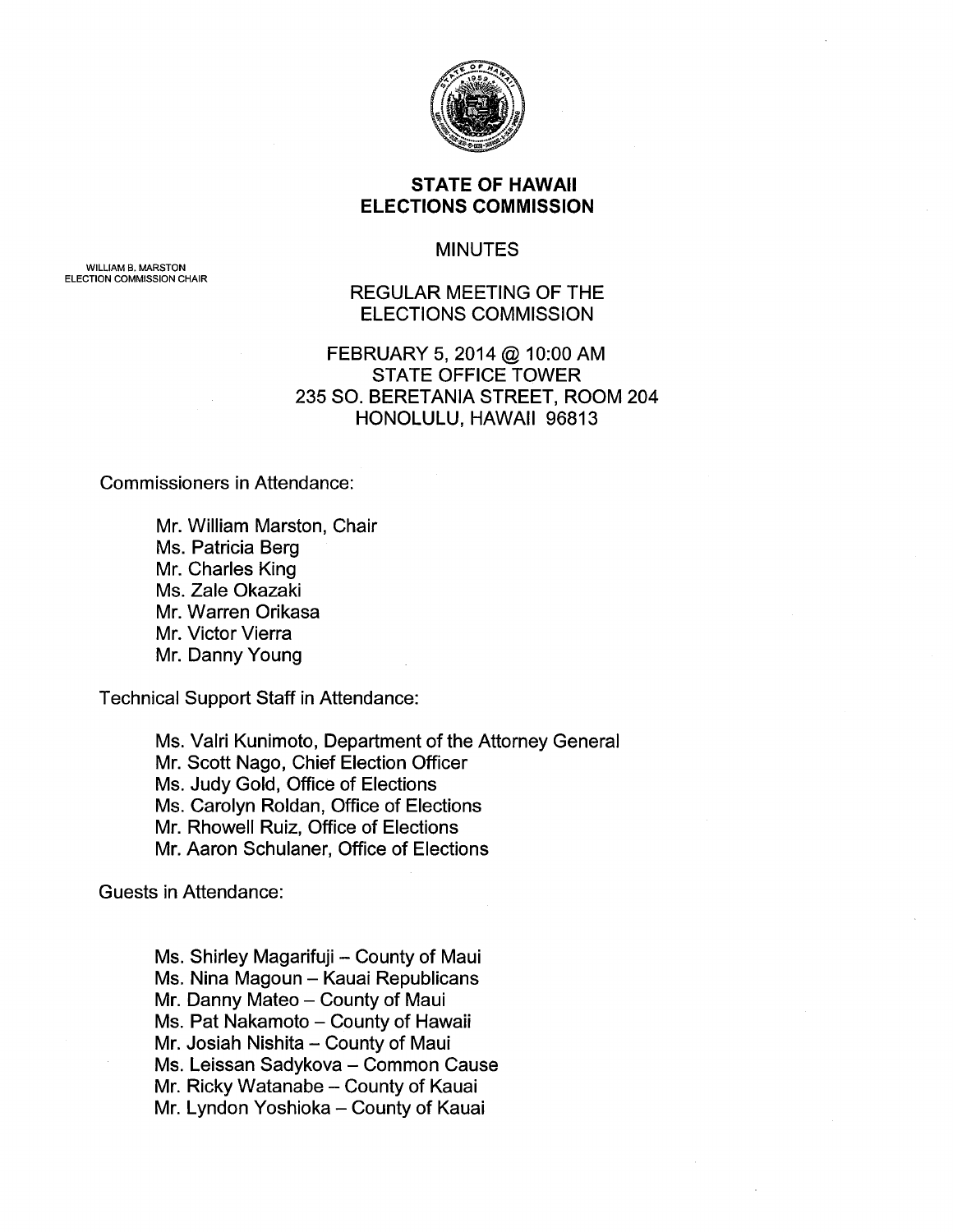### PROCEEDINGS

## I. Call to Order

Chair Marston called the meeting to order at 10:00 a.m. on February 5, 2014 at the State Office Tower, Room 204.

II. Roll Call and Determination of a Quorum

Elections Commission Secretary conducted roll call. Commissioners Marshall and Kitaoka were not in attendance.

## III. Approval of Minutes for the November 7, 2013 Elections Commission Meeting

With no corrections to the minutes, Chair Marston asked for a motion to approve the minutes. Commissioner King moved that the minutes be approved, the motion was seconded by Commissioner Vierra and approved by the remaining Commissioners.

IV. Public Testimony - Any interested person may submit data, views or arguments on any agenda item

**Nina Magoun** stated that she was testifying in the interest of promoting split shifts in order to retain the older, more experienced and dependable poll workers. She testified that the OE study said it was decided the split shift pilot project will take place in the City and County of Honolulu and she wanted to ask again if it would be possible to include the County of Kauai in this pilot project since Kauai County is smaller and she is the island wide recruiter for one party. She also feels that there could be some good data obtained by using the County of Kauai.

Commissioner Berg noted that the minutes for the last meeting reflected that Ms. Magoun was asked to work with the Office of Elections on the poll worker recruitment program for the County of Kauai. She asked if that happened and Ms. Magoun responded no. Commissioner Berg noted that she was under the impression, as she was sure Ms. Magoun was also, that this was going to happen. Commissioner Berg then deferred to CEO Nago to explain why this did not happen.

Commissioner Orikasa asked if it would be more appropriate to have this discussion under Agenda Item no. VI. Chair Marston agreed and deferred this discussion to Agenda Item no. VI.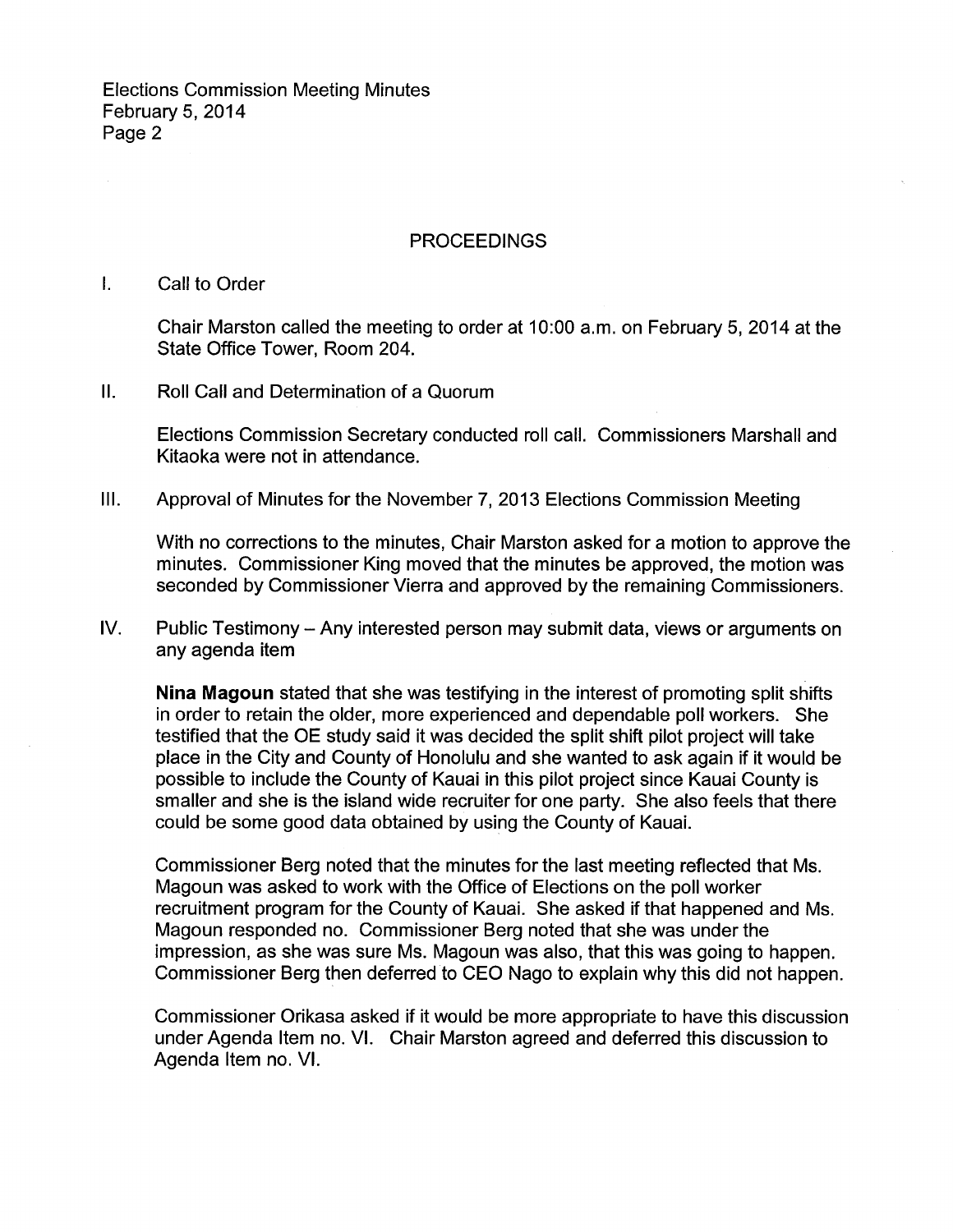Ms. Magoun continued to testify that she would like to target the age group of 71 and older for this pilot project since they have proven to be a dependable, reliable and knowledgeable group of volunteers. Because of their value, this would be the target group that she would like to keep on as volunteers. She also noted that she forwarded Judy Gold a list of suggestions which included more news advertisements when recruitment is in progress and leaving a sign-up sheet outside of the polling place so that voters can sign up, as they leave, if they were interested in working at the polls in future elections. She also noted that poll book certification should be done continuously during the day versus doing it with a team after the polls are closed.

Commissioner King asked Ms. Magoun if both people participating in the split shift project would have to meet the 71 year old age requirement. Ms. Magoun responded yes.

Commissioner Vierra asked Ms. Magoun if she had discussed her proposals with the Kauai County Officials to see if they were willing to oversee this proposal. Ms. Magoun responded no since at the November meeting she was asked to work with CEO Nago. Commissioner Vierra noted that in reading OE's proposal, it indicates that doing the pilot project in Honolulu was proposed because of the way the process is set up and doing the pilot project on Kauai would require the approval of Kauai County. Ms. Magoun asked CEO Nago if he spoke with Kauai County and CEO Nago asked the Commission if they wanted him to discuss it now or during Agenda Item no. VI. Chair Marston asked to defer this discussion to Agenda Item no. VI.

Commissioner Vierra noted that he was curious if Ms. Magoun did have discussions with the Kauai Officials regarding this matter and if they are willing to do this. Ms. Magoun responded that she has had discussions with them in the past regarding several suggestions but knows that generally the decisions are considered for island wide practice. She also noted that she just recently learned that Honolulu has paid staff to do recruitment. She continued to note that the statutory provision is that all qualified political parties shall submit a list of names for precinct officials to the Chief Election Officer by a deadline date. After the deadline date, if the parties fail to submit names, the Office of Elections may fill the positions regardless of party affiliation.

### V. Status Report from the Chief Election Officer

CEO Nago reported that since the last meeting, the Office of Elections has been focused on legislation, the on-line voter registration project and preparation for the 2014 Elections. He reports that the OE has been forwarding to the Commission the Legislation Tracking Sheet along with any testimony that has been submitted. He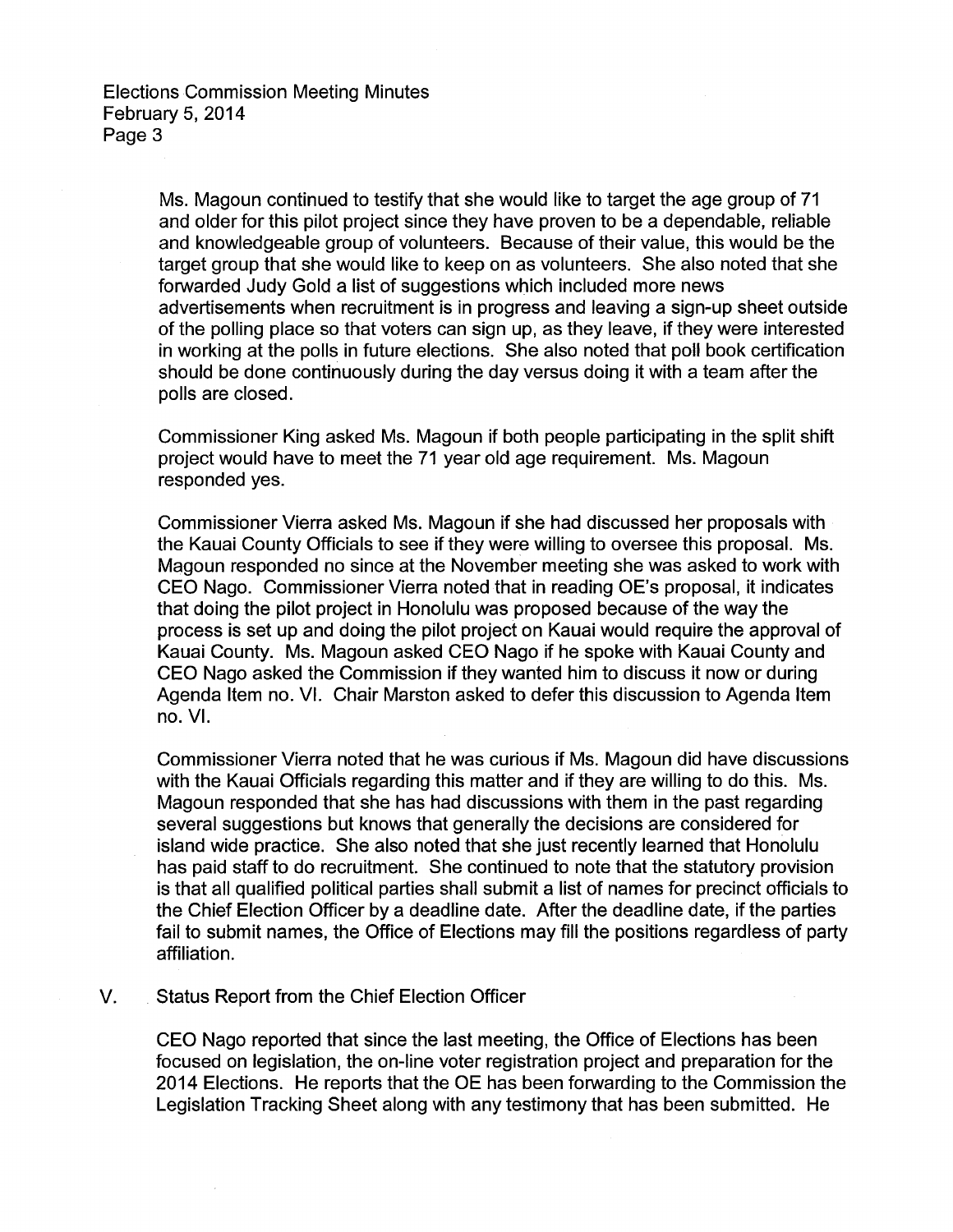> asks that if the Commission has any comments or input, to please forward it to the OE for consideration to be incorporated into testimony at the earliest possible time.

CEO Nago further reports that an RFI has been issued for the on-line voter registration project and as of last week, there were approximately 9 responses. The OE is currently reviewing the responses in preparation for issuing an RFP for the on-line voter registration system. Commissioner King asked CEO Nago if he considers the responses good and CEO Nago responded that based on the industry, he would say yes.

CEO Nago continued to report that Candidate Filing has started as of February 3, 2014 and will close on June 3, 2014. The office is also in the process of verifying political parties and they have until February 20 to submit their petitions to qualify. Chair Marston noted that the Libertarian Party has qualified and CEO Nago responded yes and they are currently in their contest period. He also noted that the open primary litigation will not impact the 2014 elections and the Kostic v. Nago et al has been dismissed by the Supreme Court.

Chair Marston asked CEO Nago how his staffing situation is. Chair Marston recalled that there was a request made to the Governor to approve hiring election staff. CEO explained that there was a freeze on hiring but the freeze has since been lifted by the Governor and OE is on schedule in phasing in seasonal staff.

Commissioner King asked CEO Nago if there is any legislation in particular that the Commission should be concerned with. Commissioner Okazaki noted that she does have concerns regarding the legislation that requires the Commission to evaluate the CEO twice a year. She notes that no other positions, to her knowledge, requires an evaluation twice a year. Commissioner Vierra asked who would be responsible in drafting and giving testimony for this type of bill. CEO Nago responded that, as in past practice, the public would normally give testimony but there would no reason why the Commission could not present testimony for this bill.

Chair Marston wanted to clarify if this meant that the Commission would appear before the Legislature to present testimony. Commissioner Okazaki responded that she felt it would be sufficient to submit testimony in writing. Chair Marston agreed to draft testimony and circulate it among the Commission for comments and recommendations. This draft will then be held and submitted when the bill comes up for hearing.

Deputy AG Kunimoto suggested that a vote be taken to draft this testimony. Chair Marston asked for a motion and it was moved by Commissioner Okazaki, seconded by Commissioner King and approved unanimously by the remaining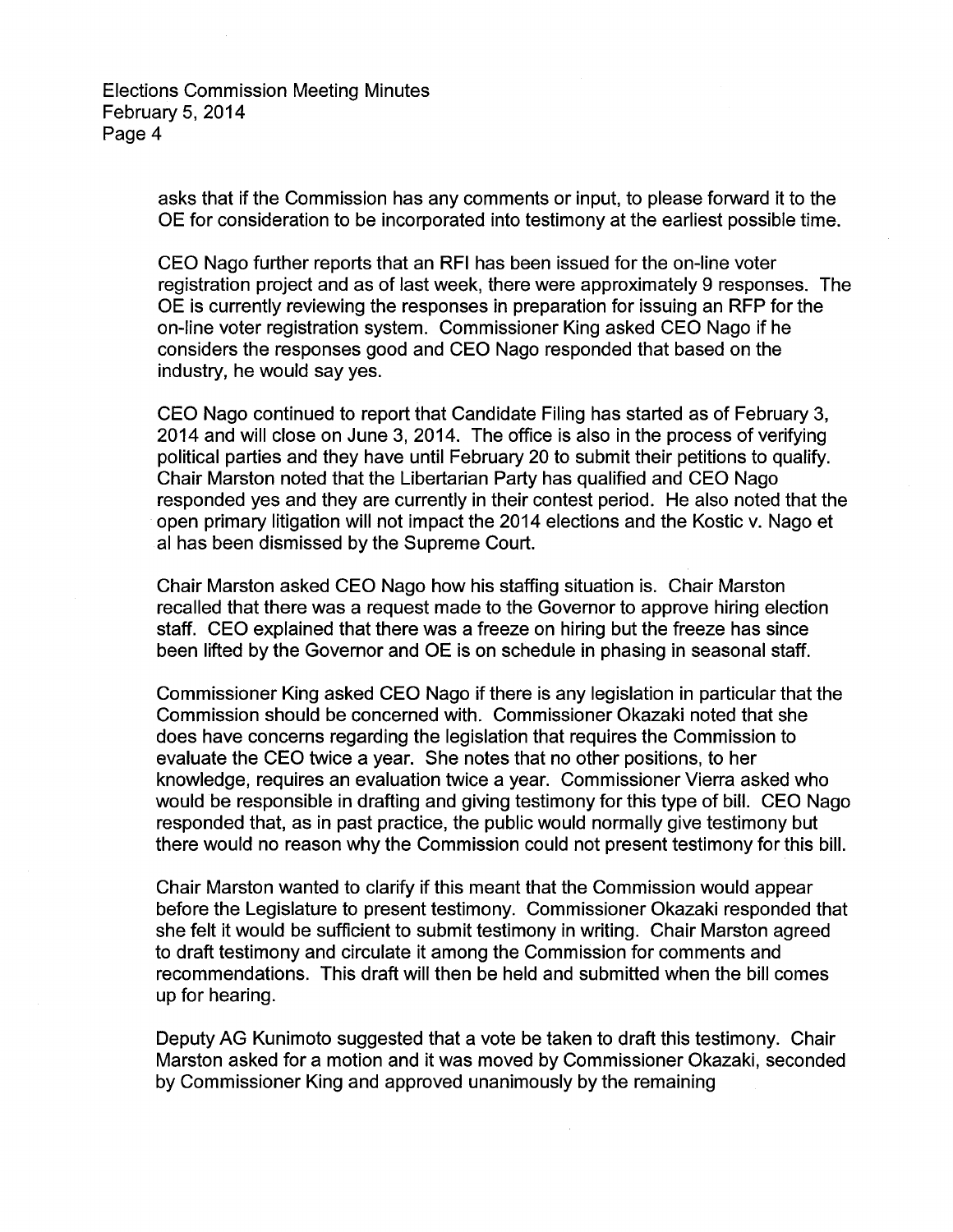Commissioners. Chair Marston will draft it and get it to the Commission Secretary as soon as possible for circulation and completion.

VI. Discussion on Nina Magoun Poll Worker recommendations and action, if appropriate

CEO Nago apologized to the Commission if he gave them the impression at the last meeting that he will be working with Ms. Magoun to implement this program on Kauai. He noted that he agreed to work with her to see if this program was feasible for future implementation. He stated that the State is statutorily responsible for precinct officials and not the counties. He referred to the 2012 Elections in which delegation to the County of Hawaii was rescinded.

CEO Nago continued to explain to the Commission that the OE decided it would like to implement the split shift pilot project here on Oahu since we are physically present on Oahu, we have the recruitment staff here on the island and we could oversee and study the pilot project. He noted that conducting this pilot project on another island without the OE presence may not be wise. Suggestions made by Ms. Magoun will also be taken into consideration when implementing the pilot project.

CEO Nago explained that the pilot project will not be limited to the older work force but instead organizations and non-profits will be targeted. He also feels that the Precinct Chairs will have to buy into doing this pilot project since they will be affected if there are no show workers. Commissioner King asked if the Precinct Chairs have already been consulted or if it was still a little early. CEO Nago responded that it is still early because there is a statutory deadline date for the political parties to submit their names for poll workers. Historically they have never submitted a sufficient amount of names so the Office of Elections has always had to do open recruitment for poll workers. At the current time, we have the returning chairpersons but are still not fully staffed with chairs.

Commissioner Berg stated that the Precinct Operations person will be hiring three (3) new people with no previous experience for this election season to do recruitment. These new people will in turn be working to implement this program by recruiting workers from nonprofits, also with no experience. She feels this is not setting the program up for success and the OE plan is making this project a little more complicated than what Ms. Magoun has proposed which appears to be a more contained program. Commissioner Berg further noted that she feels the OE is expanding the program to include recruiters who have no experience. CEO Nago asked what she meant by no experience. Commissioner Berg responded that recruitment here is not done on a party level as it's done on the neighbor islands where parties submit names for poll workers. CEO Nago responded that even on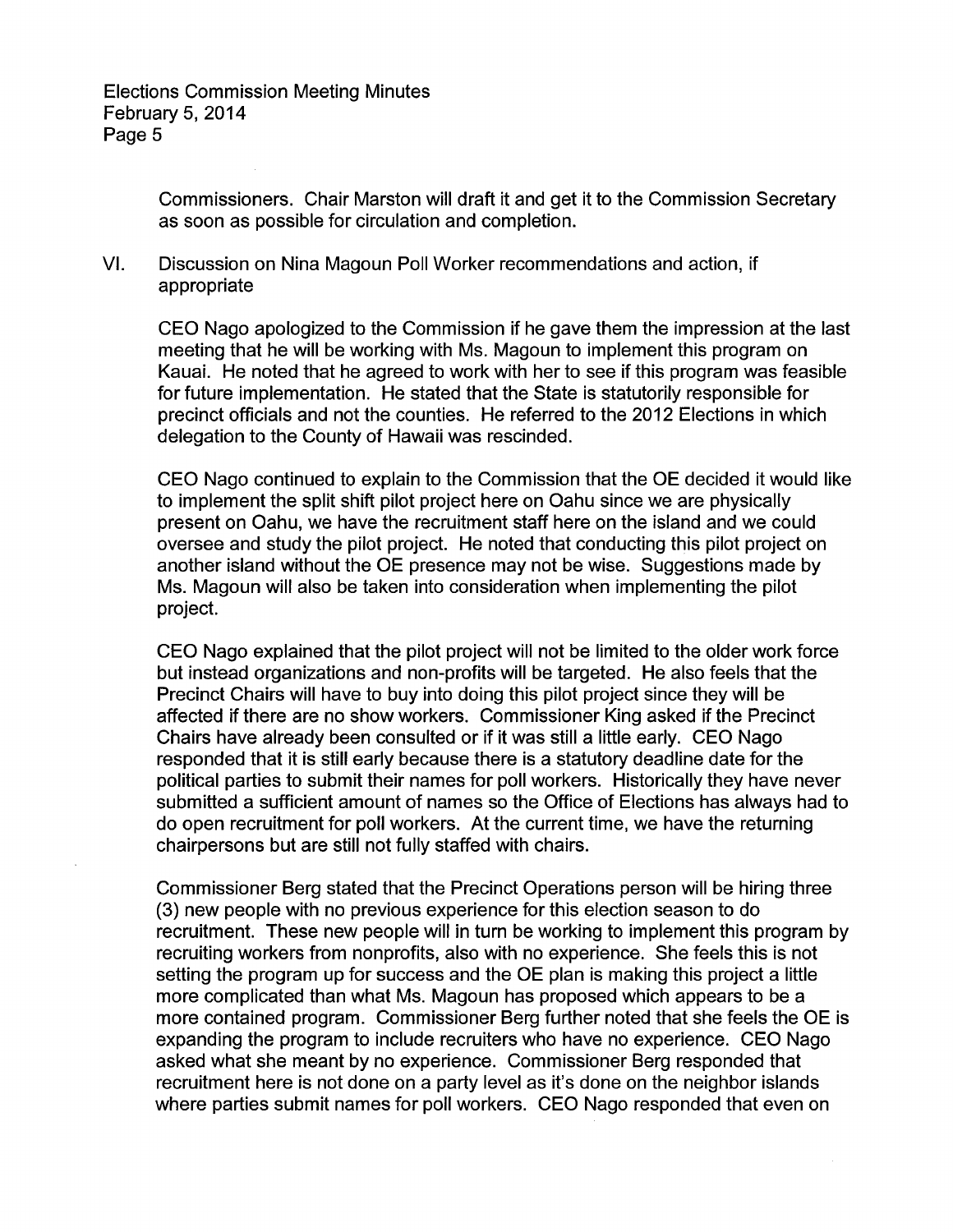> the neighbor islands, political parties do not submit a sufficient amount of names for workers and he reiterated that the State is also responsible for recruiting on the neighbor islands. The State relies on the Counties to assist with recruitment since we are not physically located there. He further explained that the reason why we will use nonprofits is because their turnout ratio is much higher and they are able to find coverage within their group should there be no shows. It's easier than us having to find coverage for individuals who do not show up.

> Commissioner Okazaki asked who were the nonprofits that are being talked about and CEO Nago responded that it would be anyone with a 501(c)(3) status. As an example, in the past the OE has used sports teams, schools and parents doing fund raising, and Project Grad. He also notes that the show up rate for nonprofits on election day is much higher than individuals because they are doing the work to fund raise for their organization.

> Chair Marston noted that he read the report prepared for the split shift project and feels that it may not be a good idea to try and implement this for the 2014 elections. He apologized to Ms. Magoun and noted that the Commission, CEO Nago arid the Office of Elections is under a microscope for this upcoming election and he is not comfortable with trying to embark on a new project. He feels this project has merit but would like to see it deferred for this election year so that the Office of Elections can run a smooth election. He also feels that holding off until the next election would allow everyone to assist in better developing the project.

> . Commissioner Orikasa commented that he was not in agreement. He feels that it is exciting that the public has stepped up and came up with ideas to assist in trying to make things better. He also feels good that CEO Nago and the Office of Elections, despite knowing the challenges they face in the 2014 elections, has looked over this proposal and is willing to try it on a small scale instead of putting it on the back burner. Commissioner Orikasa further notes that he also shares Chair Marston's concerns regarding accountability and the importance of having a smooth election and would defer the management of operations to CEO Nago.

> Commissioner Vierra asked CEO Nago if he had the choice, based on the circumstances of the last election and the current split shift proposal, would he go forward with the project. CEO Nago responded that he would do the project if he could follow the proposal the Office of Elections came up with such as using nonprofits and having the Chairpersons agree to participate in the project. Commissioner Young asked when OE would be able to find out if the Chairs will buy into this project. CEO responded that we could begin polling the Chairs as soon as a decision to go forward is made. He also noted for the Commission again that it would be important for the Chairs to agree to participate in this pilot project.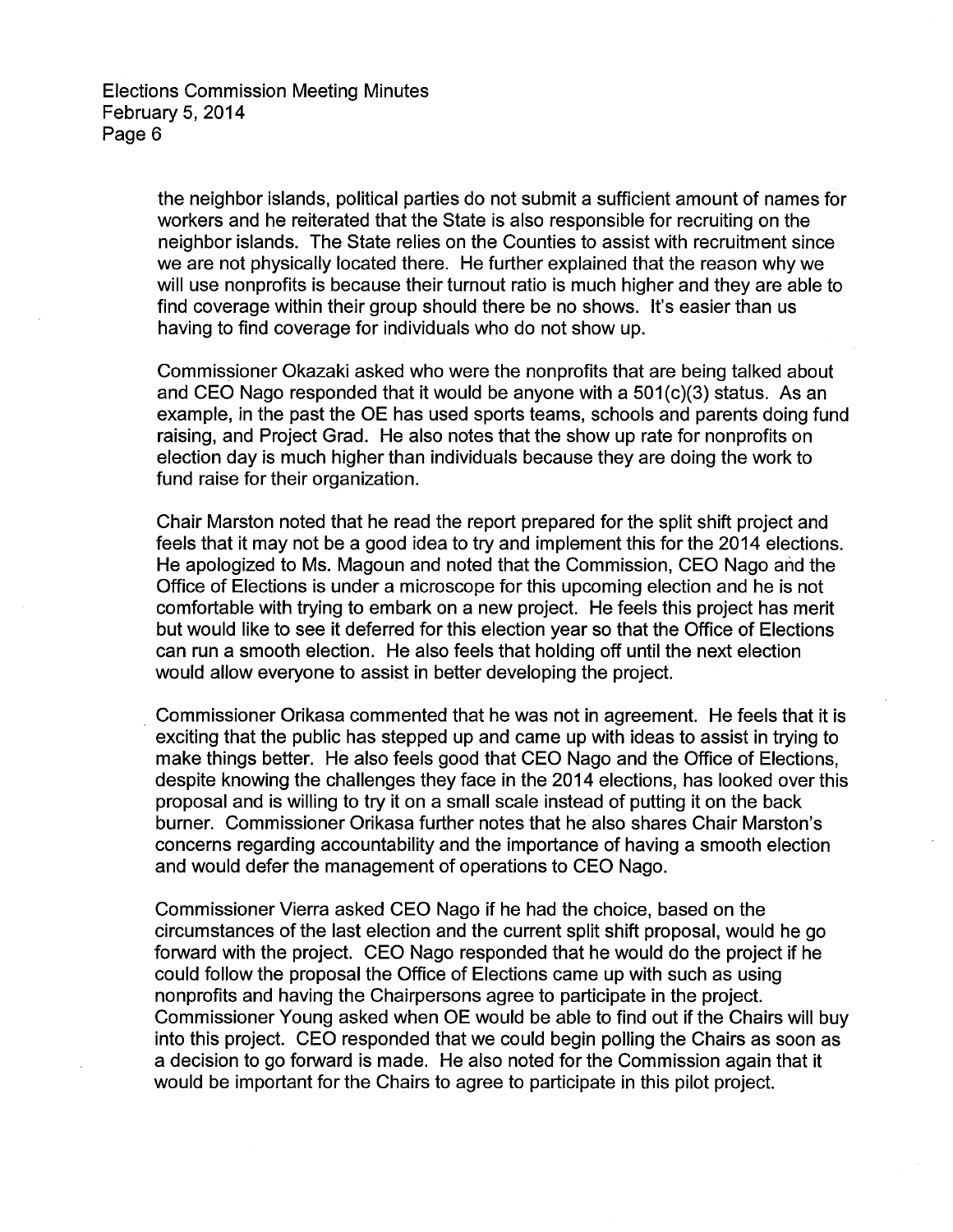> Chair Marston asked CEO Nago if he felt he could do this on Oahu and CEO Nago responded yes because we would be able to follow the plan the OE put out and monitor the recruitment and progress of the project. We could also be able to attend trainings to make sure the participants are trained the right way. Since we do not have a presence on the outer islands, we could not monitor and make sure that the project is progressing successfully there. Chair Marston asked CEO Nago if he feels that the OE can go forward with this project without jeopardizing the elections and CEO Nago said yes.

> Commissioner King asked CEO Nago about Ms. Magoun's testimony noting if there was a problem it would be at the end of the day. CEO Nago responded that he was not quite sure what Ms. Magoun was referring to because the person that is in charge of logging the incidents of the day would not be a "split" person. The person logging the incidents should be there the entire time.

> Commissioner Young asked CEO Nago if there was a plan in place to do the split shift pilot project. CEO Nago responded that the plan is that the pilot project will be done on Oahu, it would be limited to nonprofits, and split shifts would not involve the Chairpersons and VAO's. Commissioner Young then asked if a detailed plan could made for the Commission. Commissioner Okazaki also asked if a figure with regards to "bodies" could also be included. She also commented about the difficulty of working long hours at the polls. CEO Nago noted that he understood and for that reason wanted to make sure that the recommendations for split shifts from Ms. Magoun were taken seriously and done correctly so that the pilot project would succeed.

> Commissioner Berg stated that she also shared the Chair's concerns and understands why CEO Nago would like to do the pilot project here so that the OE could maintain control and make sure the pilot project succeeds. Commissioner King also noted that having the pilot project done here, the OE could better observe the events that would take place during the election.

CEO Nago stated that it was important for the OE to be able to attend trainings to make sure that the training is done correctly. The OE would not be able to attend trainings on the neighbor islands but would be able to attend them here and catch and address any issues that may come up.

Commissioner Berg asked CEO Nago if he expects feedback from workers with experience who have been working for a while at the polls and are not able to participate in the pilot project due to nonprofits with no experience. CEO Nago responded that a number of the nonprofits do have experience since they have worked in previous elections. Commissioner Vierra asked CEO Nago if he had a number for the amount of precincts that would be involved in the pilot project. CEO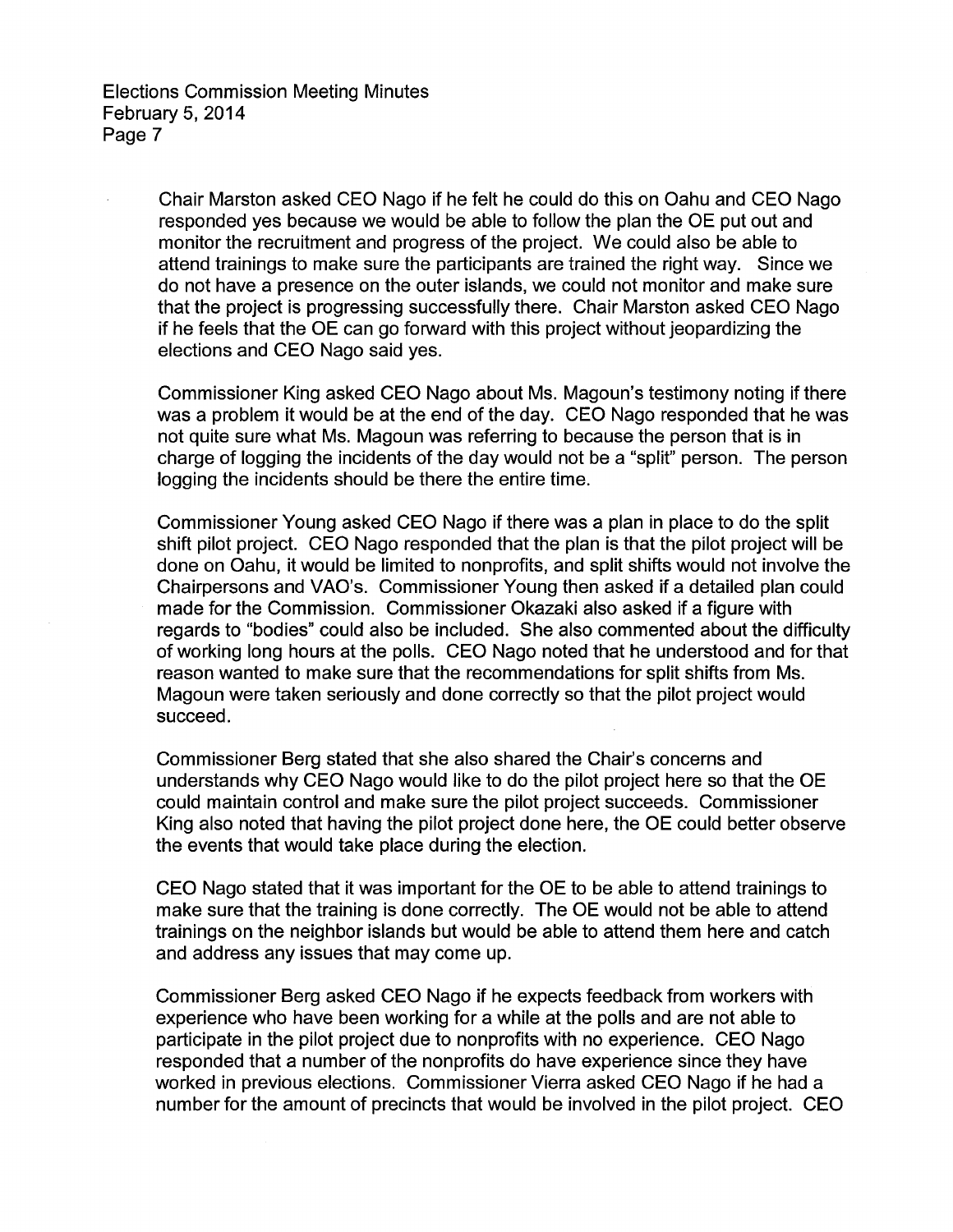> Nago responded that he thought it would be limited to one (1) pair per precinct which is approximately 150 precincts here on Oahu or a total of 300 recruits.

Commissioner Okazaki commented that there was no cost effect to doing split shift. CEO Nago agreed.

Commissioner Berg commented that precinct official recruitment is done differently on the neighbor island in comparison to Oahu. CEO Nago responded that it's basically the same since the neighbor island recruiters do the same thing as the recruiters on Oahu. The difference is that the Office of Elections is statutorily responsible for the recruitment and the neighbor island county is not. They assist us in the recruitment of precinct workers and we appreciate their assistance.

Commissioner Berg asked CEO Nago how the OE maintains a balance at the polls, does the OE have to ask party affiliation when it does recruitment. CEO Nago responded that once the deadline date for the politicals parties to submit their names passes, it becomes open recruitment and the responsibility of the OE to recruit poll workers. If the parties want their party members working at the polling places for "balance", they must submit their list of names by the deadline date set by statute. Commissioner Berg asked if the City Clerk on Oahu also works on this. CEO Nago responded no, precinct operations is the sole responsibility of the State. The counties are responsible for absentee voting and voter registration and the state is responsible for everything else. The difference with the neighbor island counties is that some duties, such as the election day counting center and precinct operations, are delegated to them since we are not physically located there. Here on Oahu, the City Clerk is strictly responsible for absentee voting and voter registration.

Chair Marston asked the Commission if CEO Nago's plan is acceptable. Commissioner Young said the plan is acceptable pending the report that he was asked to prepare. Chair Marston asked for a motion to move forward with the Split Shift Pilot Project pending CEO Nago's procedural report that was requested by Commissioner Young. The motion was approved by the Commission.

Ms. Magoun noted for the Commission that she feels using younger people for the split shift pilot project may not be as successful as using her target group of the older more experienced and reliable workers. She also notes for the Commission that in the Utilization Report, the State has a fill rate of 85% for the Primary and 89% for the General. She further noted that Kauai has a fill rate of 94% for the Primary and 96% for the General and they also recruit alternates for no shows. She asked POPS Section Head Judy Gold if the packets with deadlines and names of former workers have been sent out yet. Ms. Gold told her that they may be ready sometime this month. CEO Nago clarified for the group that the list Ms. Magoun is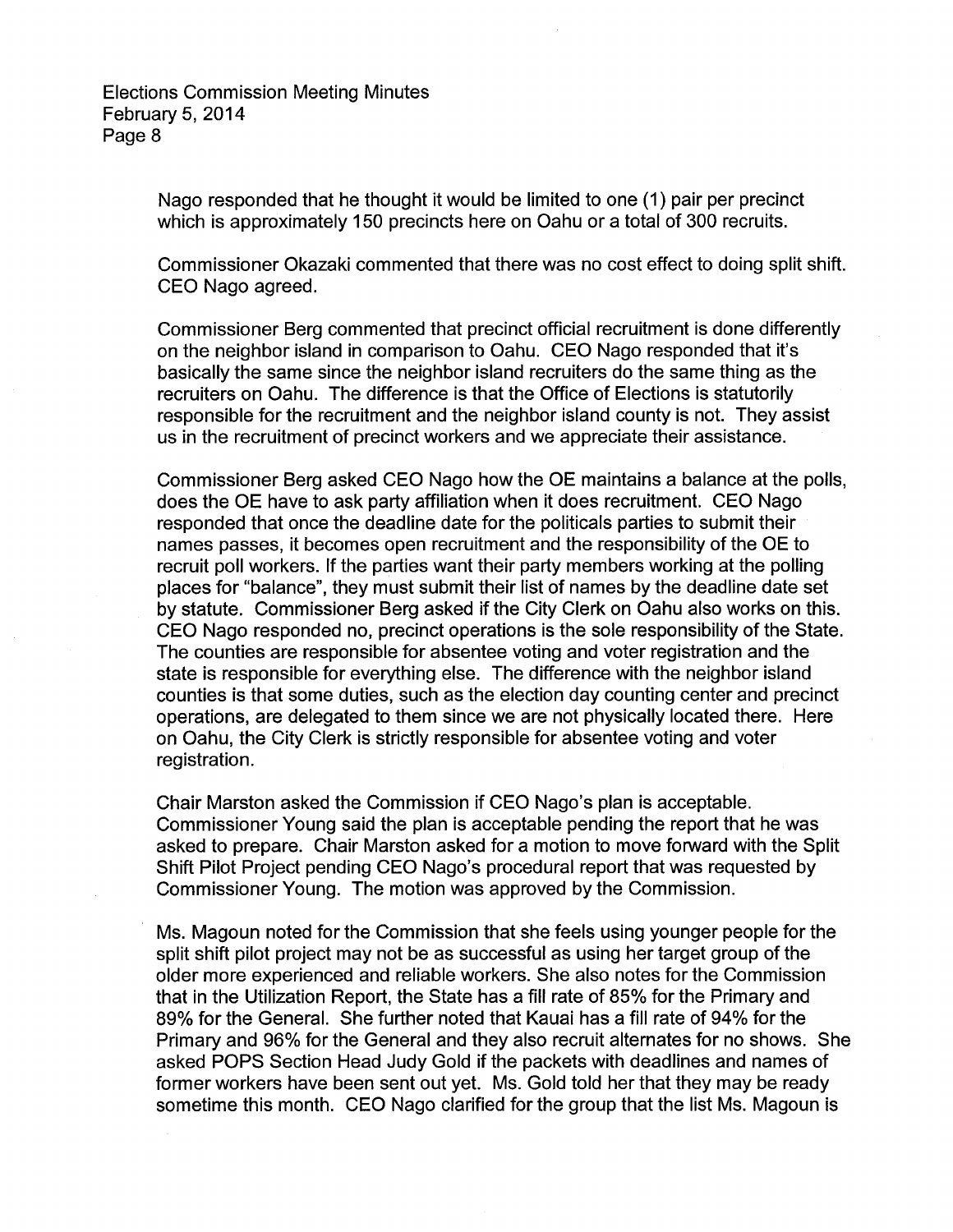> referring to is the one that is sent to all the political parties. Finally, Ms. Magoun noted for the Commission that she likes the idea of utilizing nonprofits and students, but has had some problems with them and hopes that Oahu is more successful. She also notes that the basis on which the decision was made to conduct the pilot project misses the foundation blocks of her proposal. However, she wishes the OE success because she would like to see retention among the older experienced and reliable poll workers.

VII. Discussion on 2014 Legislative Bills as they affect the Office of Elections and action, if appropriate

CEO Nago noted for the Commission that along with the list of bills being followed during the legislative session, the OE has also been forwarding hearing notices and testimony that have been submitted to the Legislature. He asks that if the Commission has any comments or opinions that fit our mission statement, please submit them to the OE as soon as possible prior to the hearing for consideration to be included in the OE testimony.

Commissioner King asked if it is possible to submit testimony on their own and electronically. CEO Nago responded yes and noted that the OE currently sends hearing notices to the Commission for their information.

VIII. Open Forum: Public comments on issues for the Commission's consideration for the next Commission meeting and action, if appropriate

Chair Marston explained to the Commission that as he reviewed the Sunshine Law materials, he found the Open Forum subject on sample agendas. Based on comments from audience members during previous meetings, he added this new item to the Election Commission agenda to give individuals the opportunity to ask the Commission to consider future agenda items. This Open Forum was not added · on to open up discussions or initiate debates during Commission meetings.

Commissioner Orikasa noted that he interpreted the Open Forum item differently. He felt that the Open Forum agenda item is there to give the public an opportunity to have a voice. Chair Marston responded that he did not want to open a debate with the audience, however, he did want to give them the opportunity to voice their concerns and have the Commission consider their concerns for the next meeting's agenda. The public could then offer testimony on the agenda item at the next meeting. He also noted that at the present time, he works with the Commission Secretary to put together a draft agenda. The draft agenda is then sent to the Commission to get comments and agenda item suggestions. His intent in adding this item on the agenda was to solicit meaningful topics for discussions at future meetings.